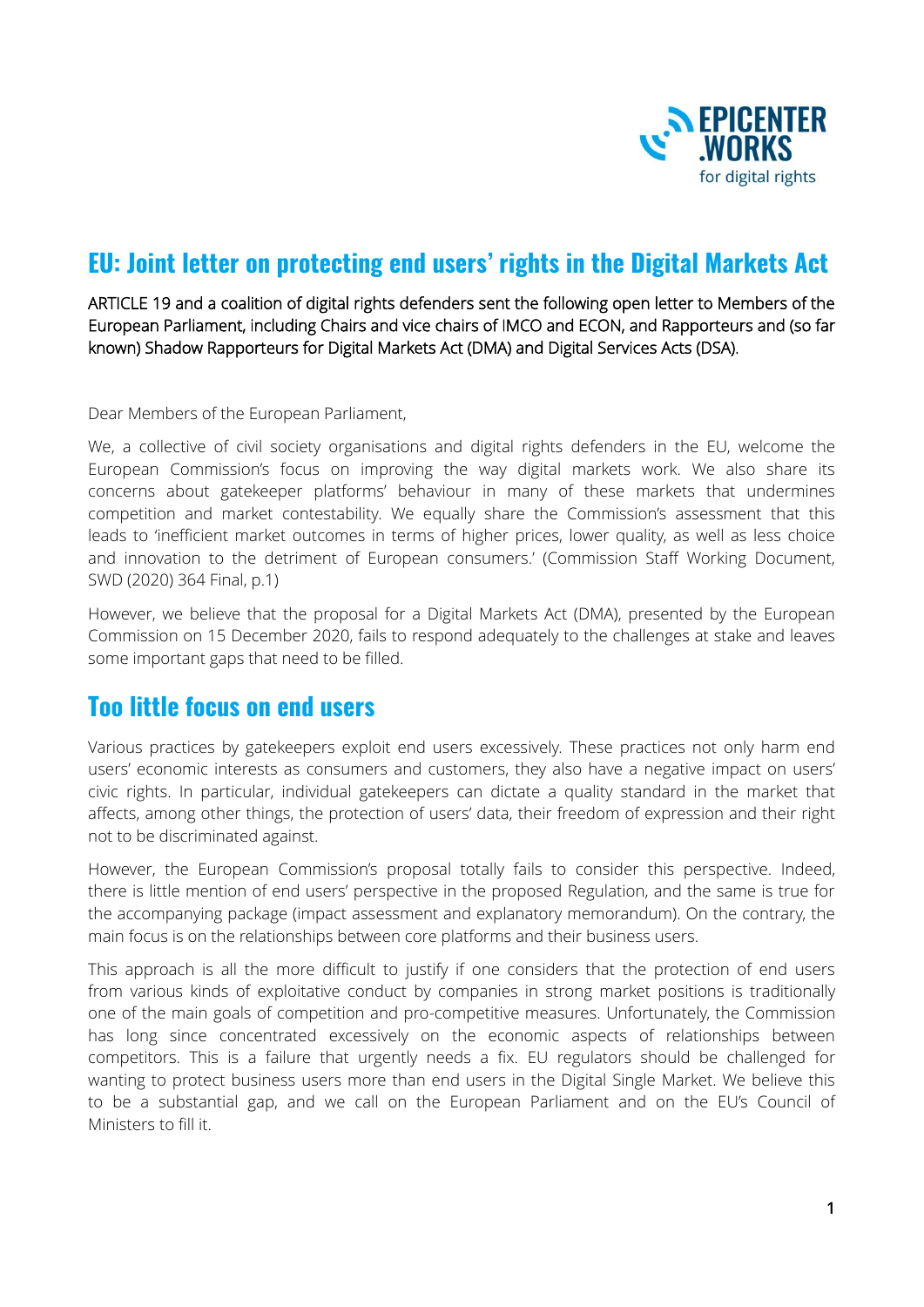

## **DMA would leave power concentrated in the hands of a few gatekeepers**

According to the executive summary of the Impact Assessment Report, the DMA proposal should 'foster the emergence of alternative platforms, which could deliver quality innovative products and services at affordable prices.' (p. 2). However, the proposal itself falls short on this promise. On the contrary, it seems to focus on creating conditions for more competition at the business users' level, rather than on creating conditions for more platforms to enter these markets or giving end users more choice between platforms.

In other words, the proposal aims to protect business users from, for example, self-preferencing behaviour by vertically integrated platforms, the imposition of clauses to ensure uniform prices and the mandatory use of certain platforms' services in their relationships with end-users. But this would do little to create the conditions to restore effective competition at the platforms' level. An extreme example of this approach is Article 6(1)(f), which would require gatekeepers to provide access and interoperability only with regard to business users or ancillary services. Rather than fostering the emergence of new platforms, this provision has the potential to increase the systemic dependence of business users and ancillary services' providers on the core platform, whose position remains uncontested and secured in the its primary market(s).

By narrowing the focus on contestability and entry for business users, the DMA proposal seems to accept the status quo for core gatekeeper platforms. But why does it do so? Why does the Commission leave basically untouched such a strongly centralised environment, which, as the same Commission has repeatedly said in the past, raises structural competition problems? Moreover, as we highlight, leaving this strongly centralised environment untouched is surely not the best solution for individuals because it provides a few platforms with too much power over users' rights and over the flow of information in society. We strongly disagree with the Commission's approach, and we therefore challenge the Commission to at least explain why they have adopted it. We also call on the European Parliament and on the Council to change this approach, and to work on more ambitious solutions to stimulate the emergence of alternative platforms.

## **Discussion of the DSA and DMA cannot be kept separate**

The Digital Services Act (DSA) and DMA have been conceived and presented as two complementary legislative proposals to together tackle the complex challenges facing the EU's Digital Single Market. These challenges are economic, social, and political in nature and adequately solving them is key to guaranteeing the future of EU democracies and respect for the EU's fundamental values. To tackle all the main challenges we face today we must look at digital services, and the markets where they are provided, together. The goal of a fair, open and free digital environment can only be achieved if service providers respect certain quality and human rights standards, and if markets are no longer controlled by a handful of gatekeepers. The EU needs a holistic approach, strong coordination and complementarity between the rules for services and those for markets.